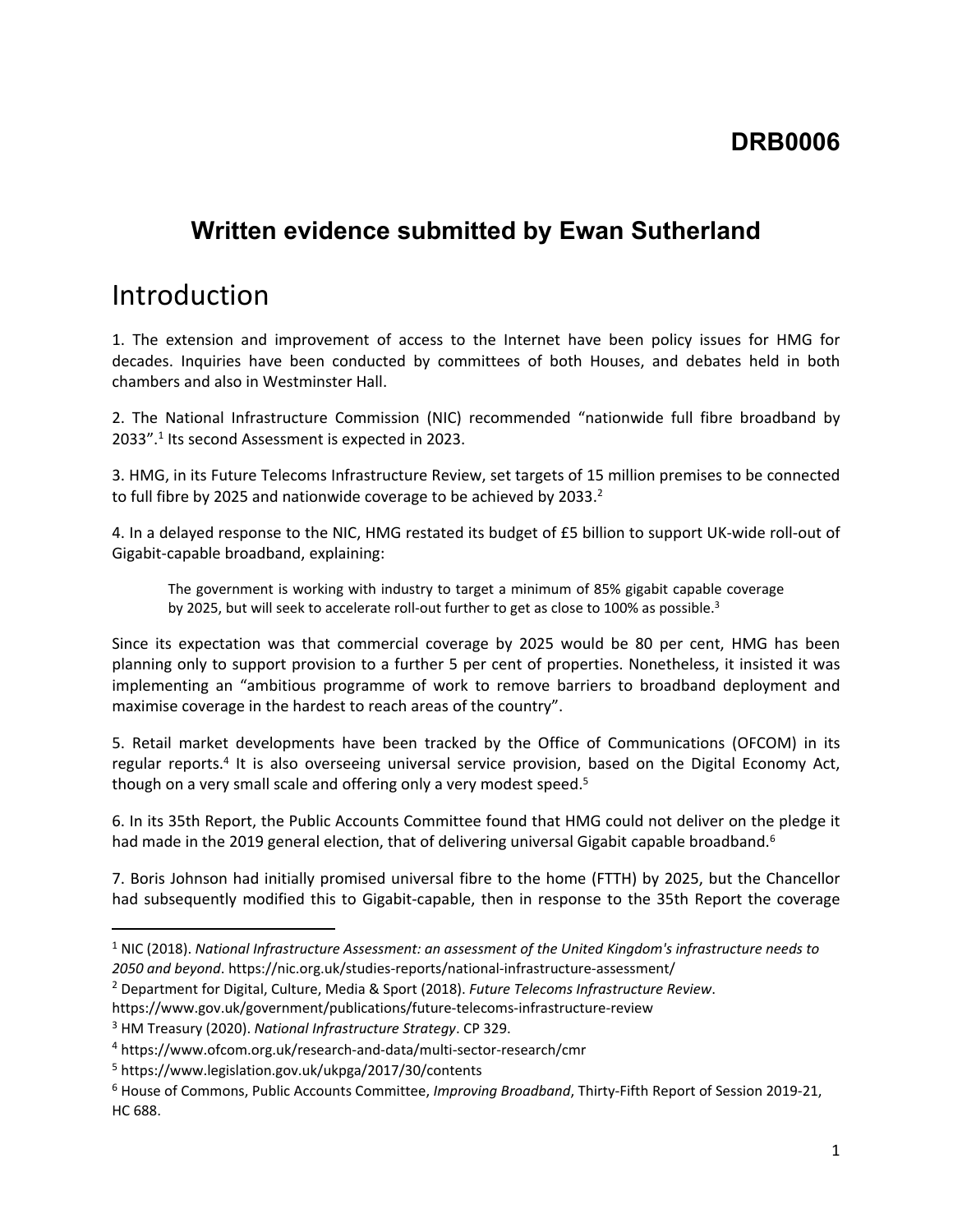was reduced to 85 per cent of premises. Although HMG lacked a detailed plan for delivery of even the revised target, ministers continued to express effervescent enthusiasm about what they branded Project Gigabit.

8. The Labour Party had advocated free broadband from a direct state provider, British Broadband,<sup>7</sup> a position it restated at its 2021 Conference. Other political parties in the 2019 general election referred to superfast or FTTC broadband.

9. One problem created by HMG is that it introduced delays in the deployment of broadband as a result of its adoption of a policy to exclude certain brands of equipment from commercial networks.<sup>8</sup> The previous Secretary of State conceded there were consequential delays and increased costs for 5G, including its use for fixed wireless access (FWA).<sup>9</sup> Nominally the forbidden manufacturers are those designated high risk vendors (HRVs), but are exclusively Chinese.

10. Huawei has a strong position in the global market for the supply of FTTH equipment and was an important supplier of DSL and FTTH equipment to operators in the United Kingdom. HMG has yet to provide a realistic estimate of the delays and the extra costs incurred by its policy of desinification of fixed broadband networks.

11. The Telecommunications Security Bill is presently completing its final stages in the House of Commons, which is considering amendments made by the House of Lords.<sup>10</sup>

12. One of the challenges for HMG has been the continuing technological advances, as the potential speed of broadband has been increased with the deployment of more fibre in the network. Initially this was fibre in the backbone, then to the local exchange, next to street cabinets and finally to buildings. There are constraints on the available speed arising from the devices on the ends of the cables into homes, typically operators provide only 1 Gbps on residential fibre connections, though the fibre could work at very much higher speeds. One consequence is that some fixed wireless access (FWA) services, including some using 5G technologies, can offer faster speeds than FTTH and should certainly be classed as Gigabit-capable.

13. The decision taken in 2004 by the then newly created OFCOM to launch its strategic review, which led to the creation of Openreach, appeared reasonable. However it created contingencies that were to prove unexpectedly persistent. Openreach gained a remarkably strong position in the market, with little prospect of change. As the PAC has noted, the BDUK Superfast programme had the effect of further entrenching Openreach. However, with the arrival of a surprisingly large number of new infrastructure providers laying their own fibre optic cables the prospects for infrastructure competition improved greatly. One condition for its growth and sustainability is that the state aid provided through Project Gigabit does not distort competition.

14. In time the Competition and Markets Authority (CMA) is likely to have to address consolidation of the FTTH market. The present number and scale of providers seems implausible in the face of network

 $<sup>7</sup>$  Ewan Sutherland (2020). "Why should broadband be free? Promises and rhetoric in the United Kingdom general</sup> election of 2019", *Digital Policy, Regulation and Governance*, 22 (5/6) 413-435. https://doi.org/10.1108/DPRG-12- 2019-0106

<sup>8</sup> DCMS (2019). *UK telecoms supply chain review report*. CP 158.

<sup>9</sup> Hansard, Volume 678, cols 1375-1394 (14 July 2020).

<sup>10</sup> https://bills.parliament.uk/bills/2806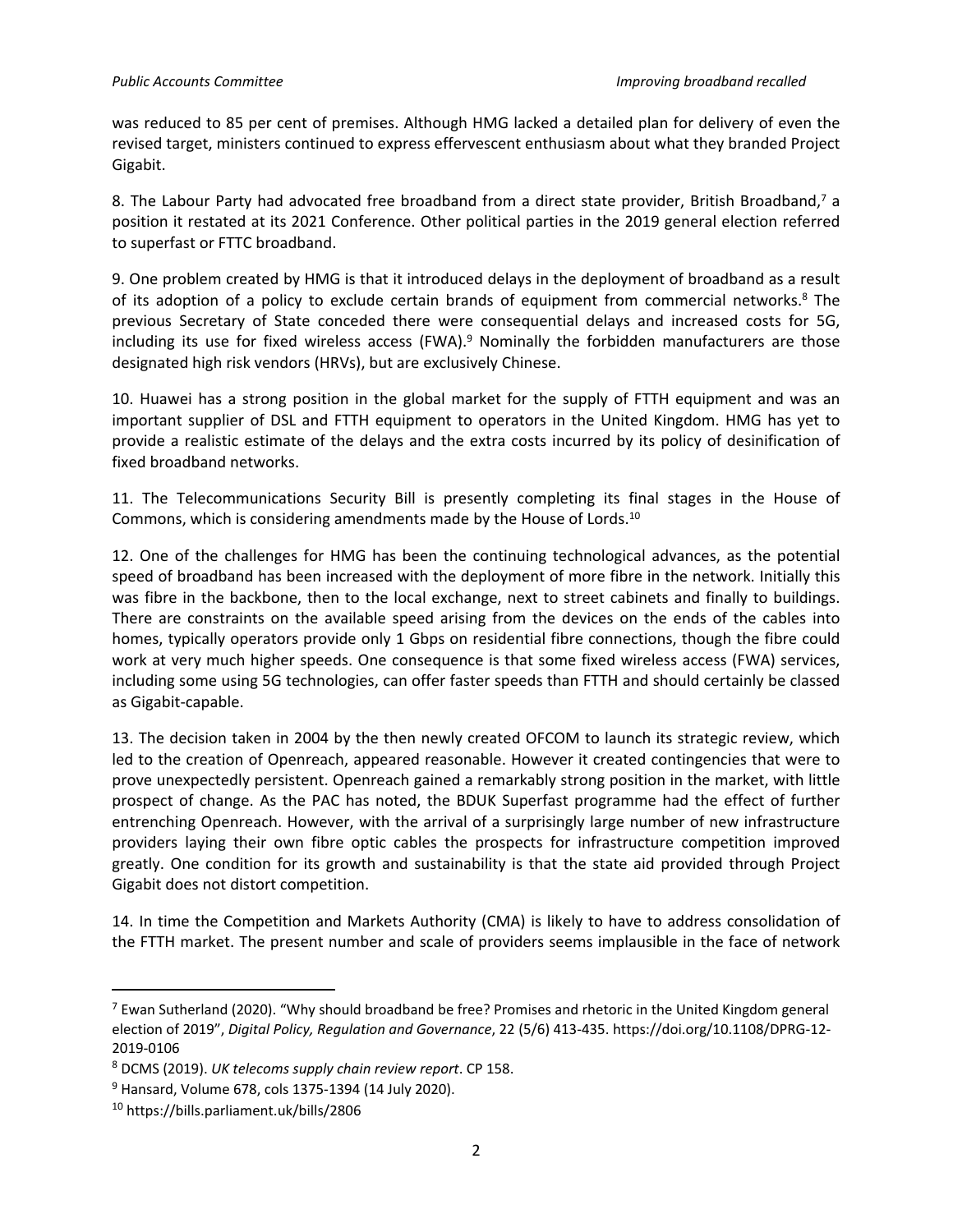economics. It will be important for CMA to ensure that any consolidation does not significantly diminish competition in what may be relatively small geographical markets.

15. While the provision of the 'clawback' clause was a sensible measure in the BDUK vendor contracts it raised the level of accounting complexity. Money returned from vendors was re-used to extend the superfast coverage making it very difficult to work out how much aid was being provided and how much subsidy went into each line. It became even more complex when money clawed back from FTTC was repurposed for FTTH.

16. The next section addresses issues from Project Gigabit. It is followed by a short analysis of OneWeb. Then there is an examination of the work of devolved administrations. Finally, conclusions are drawn.

# Project Gigabit

17. What is presently designated as Project Gigabit is the result of a number of ideas and interventions by a succession of ministers.

18. The initial problem had become evident when the United Kingdom was found to have a place close to the bottom of fibre broadband rankings compiled by the European Union and the OECD, in contrast to the relatively good position it had with the much slower speeds of superfast or FTTC broadband.

19. Philip Hammond, the then Chancellor, launched the first scheme for full-fibre broadband.

20. Boris Johnson as a candidate for the leadership of the Conservative Party denounced as "laughably unambitious" the 2033 target, which he brought forward to 2025. Shortly after becoming Prime Minister he backtracked on this promise in favour of Gigabit-capable broadband. Gigabit includes both FTTH and DOCSIS 3.1.<sup>11</sup> Following the 35th report the target was reduced from 100 to 85 per cent of properties. From the outset, it had been unclear that the Prime Minister or HMG had a detailed plan to deliver on these promises and even today there is limited coherence, despite some very useful initiatives.

21. The project subtitle is "building fast reliable broadband for everyone in the UK". This might not survive review by the Advertising Standards Authority (ASA), were it subject to its rules.

22. HMG has committed the sum of £5 billion for fibre-based broadband. This figure has been frequently repeated with a variety of tenses, though only £1.2 billion seems to have been activated and even that may not yet have been spent.

23. In October 2021, HMG updated its delivery plan.<sup>12</sup> Once again it boasted of the £5 billion spending which it claimed to have invested. This remains an aspiration, with no published plans for the outstanding £3.8 billion.

24. HMG claims this is "delivering the biggest broadband rollout in UK history", which would only be true if it surpasses the 95 per cent coverage of superfast broadband.

<sup>11</sup> https://www.cablelabs.com/technologies/docsis-3-1

<sup>12</sup> DCMS (2021, October 29). *Project Gigabit Delivery Plan Autumn Update*

https://www.gov.uk/government/publications/project-gigabit-delivery-plan-autumn-update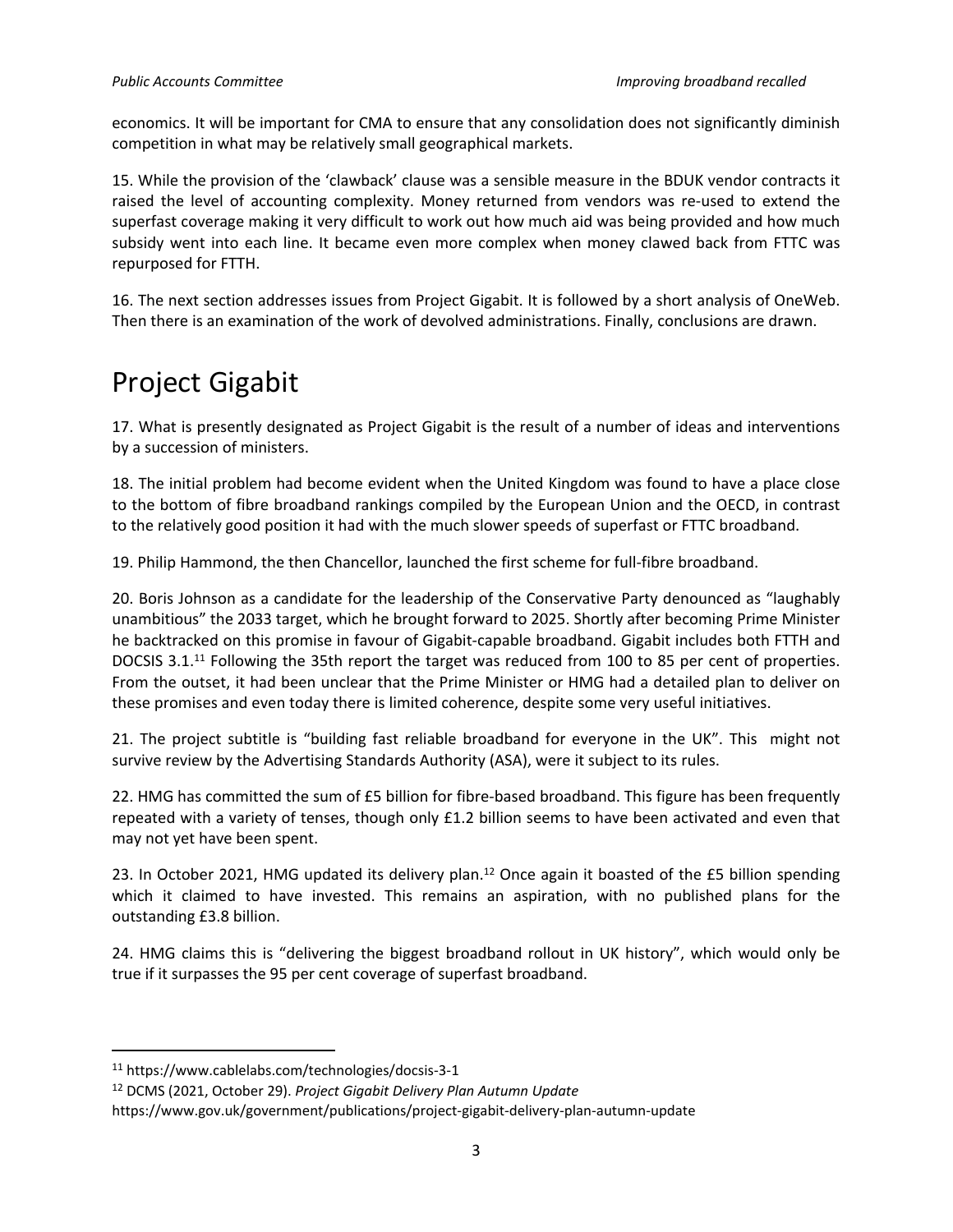25. The achievement of the original goal of universal FTTH remains remarkably uncertain. While HMG is aiming for 85 per cent Gigabit coverage by 2025, it insists it "can push further towards 100% coverage." However, there is no indication of the likely cost or the time required to reach the last 15 per cent, nor an assessment of the economic benefits.

26. HMG asserts that commercial deployments will amount to 80 per cent of premises, based on an array of operators deploying networks on different scales (see Table 1). While this is not an impossible outcome, it is far from clear how the figure of 80 per cent was arrived at or whether, in the absence of a sensitivity analysis, it is a robust estimate.

| <i><b>Operator</b></i> | Gigabit-capable lines  | <b>Comments</b>                                               |
|------------------------|------------------------|---------------------------------------------------------------|
| Openreach              | 25,000,000             | By late 2020s, with a weekly addition of over 40,000 premises |
| Virgin Media O2        | 7,000,000 - 10,000,000 | Upgrade its hybrid fibre/copper network to FTTH               |
| CityFibre              | 8,000,000              | ٠                                                             |
| Axione Fibre           | ٠                      | Raised £300 million to fund FTTH networks                     |
| Gigaclear              | 175,000                |                                                               |
| Netomnia               | 50,000                 |                                                               |
| <b>Fibrus</b>          | 58,000                 |                                                               |
| <b>Full Fibre</b>      |                        | 15,000 additional lines per month                             |

Table 1  $\sim$  Commitments by commercial operators to deploy Gigabit-capable networks<sup>13</sup>

27. Not unreasonably, HMG wants to leave the operators sufficient time to deploy networks and to provide further support to allow them to push towards greater availability and coverage. While it asserts that no one should be left behind it is very difficult to understand when the more remote and thus most expensive locations might be reached. The pressure to deliver by 2025 calls for fine judgements, often on relatively small geographical areas, on when to provide state aid and when to hold back to allow the market to work.

28. The Local Government Association (LGA) made a reasonable complaint in its submission to the previous inquiry, in that no justification has been offered for switching from working through local bodies to procurement by central government. As the LGA and others noted, local government has important roles in planning and in issuing permits for street works, which could help ensure the rapid pace of delivery. Given the development of expertise in local authorities for superfast broadband it seems foolish not to use it for Project Gigabit.

29. The different patterns in the various parts of the United Kingdom should have made it possible to draw out the lessons about the different organisations engaged in providing state aid for broadband and to identify best practice. The exclusion of local government needs a justification, other than political expediency. It is difficult to believe it is a good idea only for England.

<sup>13</sup> Compiled from the DCMS Autumn Update.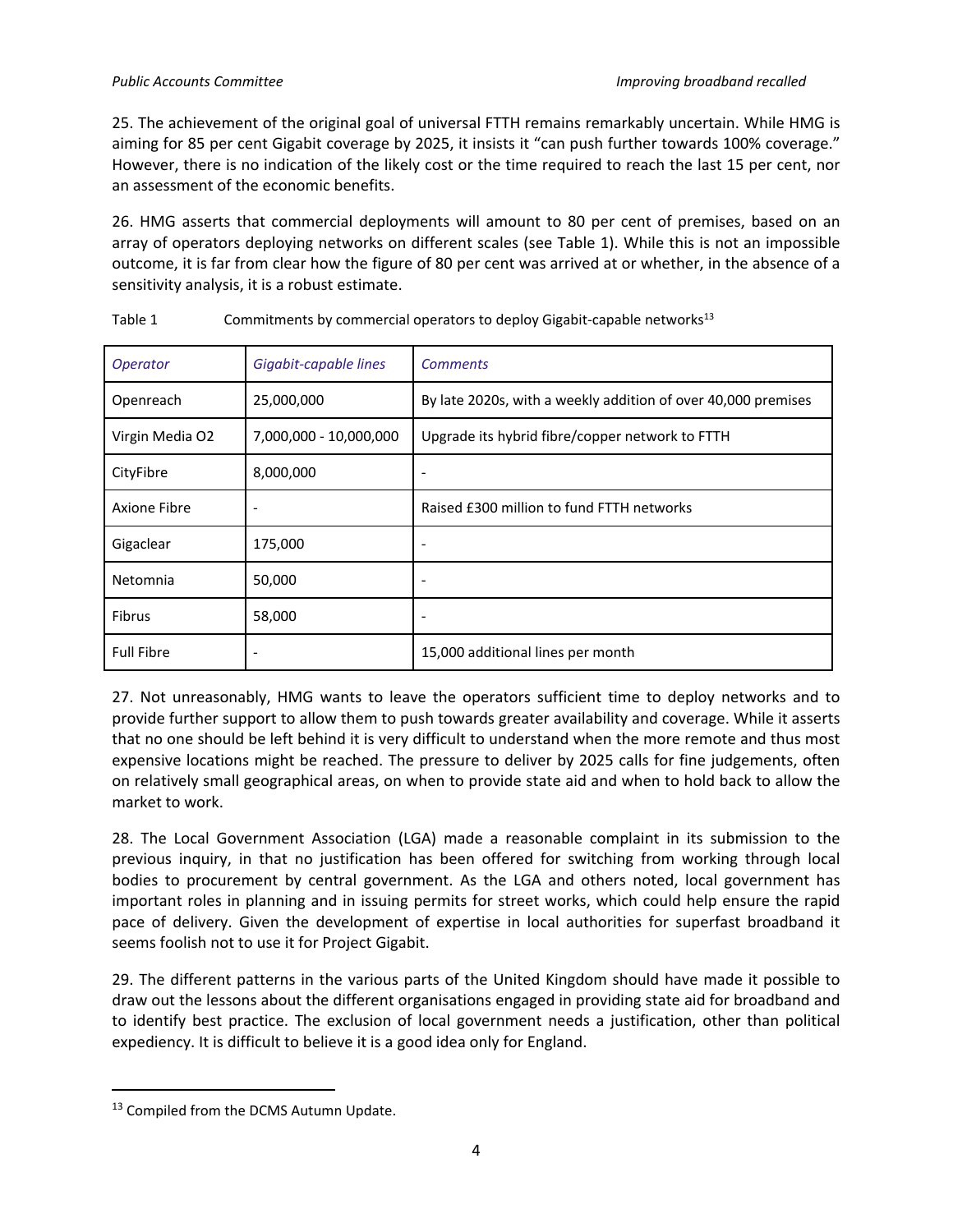## OneWeb

30. HMG invested £500,000,000 in a bankrupt satellite operator with a surprisingly complex ownership structure.<sup>14</sup> The other major investor was the Indian firm Bharti.

31. At that time OneWeb had launched 74 of 648 planned low earth orbit (LEO) satellites it needed to provide broadband Internet at speeds of up to 50 Mbps, far short of the Gigabit speeds advocated by HMG and the Prime Minister.

32. The UK Space Agency had reportedly warned that converting OneWeb to a global positioning system (GPS) would be inaccurate and susceptible to jamming and anti-satellite weapons. The apparent need for a UK-based or sovereign GPS was a consequence of Brexit, which had meant the UK was no longer allowed to participate in Galileo. *The Guardian* suggested the UK was buying the "wrong satellites".

33. Although OneWeb was based in London, with spectrum licensed by OFCOM, there were ten closely linked corporations that had filed for Chapter 11 bankruptcy not in the United Kingdom but in the Southern District of New York (SDNY). Apparently OneWeb had run out of funds. Acquisition of OneWeb would be subject to a national security review by the Committee for Foreign Investment in the United States (CFIUS).

34. OneWeb is unpopular with astronomers since, like other low earth orbiting (LEO) constellations, it creates large amounts of optical noise.

35. While OneWeb may well give the United Kingdom a sovereign satellite capability, it seems highly unlikely to be able to contribute to Gigabit Britain.

## Devolved administrations

36. The legislation that devolved powers to administrations and legislatures reserved telecommunications and Internet access to Westminster and Whitehall. Nonetheless, all three have been heavily involved in channelling state aid, some of it from HMG, for broadband in order to promote economic growth and geographical equity.

37. In Northern Ireland responsibility for state aid for broadband has been with the Department for the Economy. Local government has very limited scope with most powers being exercised by the NI Executive or the Secretary of State. There have been four schemes:

- Next Generation Broadband
- Northern Ireland Broadband Improvement Programme (NIBIP)
- Superfast Rollout Programme, Phase 2
- Project Stratum

38. Stratum was partly the result of additional money made available to the NI Executive as part of the confidence and supply agreement between the Conservative Party and the Democratic Unionist Party (DUP).<sup>15</sup>

<sup>14</sup> Peggy Hollinger (2020, November 22). UK government buys chunk of bankrupt Starlink competitor, OneWeb, *Ars Technica*. https://arstechnica.com/tech-policy/2020/11/1724845/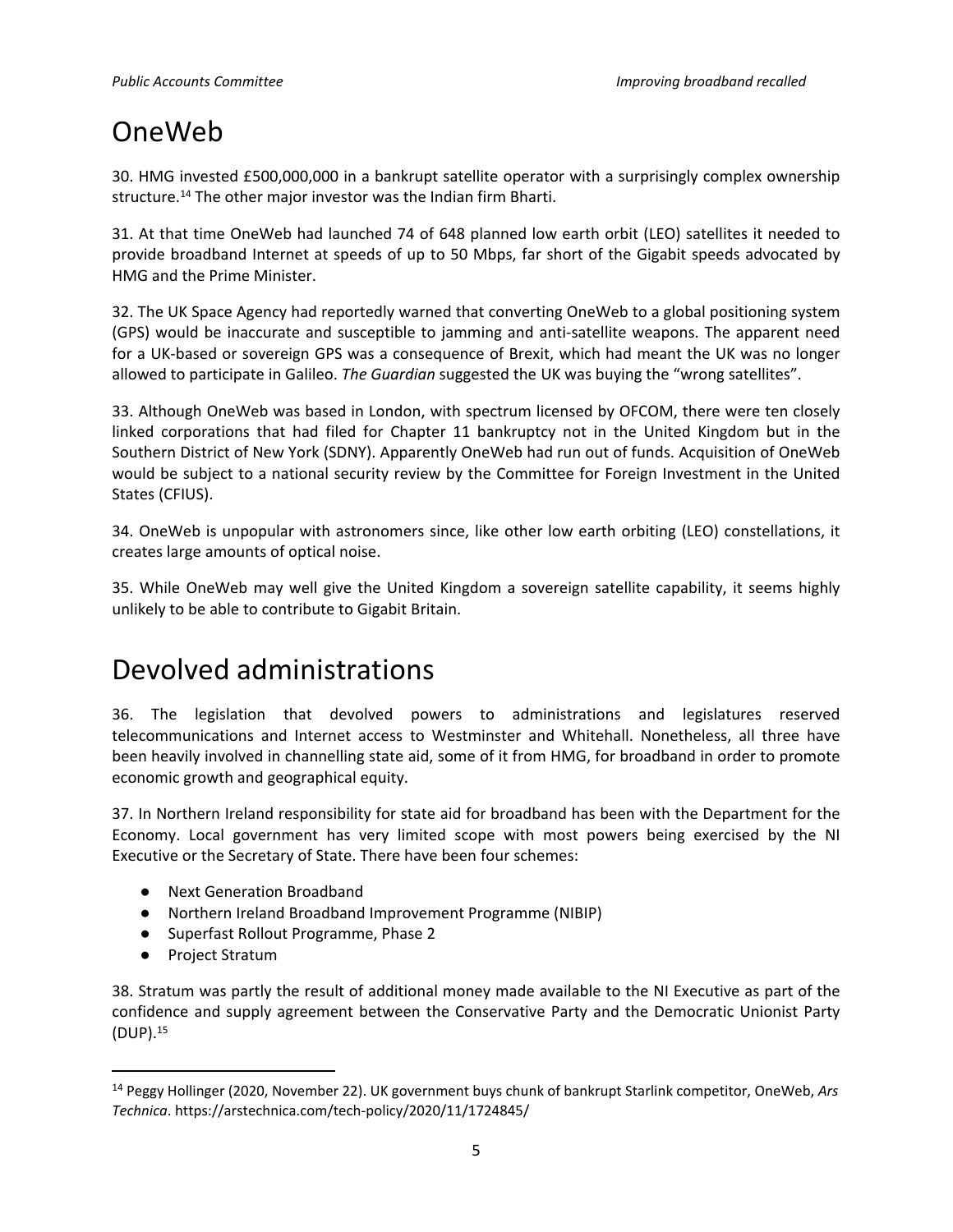39. The Northern Ireland Audit Office was very critical of the various schemes.<sup>16</sup> It broadly followed the arguments of the NAO, concerned at the confidentiality clauses and the lack of insight into the real costs of Openreach as the sole provider.

40. While the Scotland Act is unequivocal in reserving Internet access to HMG,<sup>17</sup> a succession of Scottish Ministers have adopted policies and targets for faster and more extensive availability and greater adoption of the Internet.<sup>18</sup> These were often vague and none was delivered.

41. The Superfast Broadband scheme was rebranded as Digital Scotland Superfast Broadband Programme (DSSB), using funds from the European Union and HM Treasury, both dedicated broadband monies and some of its direct grant. Unlike HMG it did not operate through local government, with the schemes administered by two enterprise agencies.

42. In the 2016 election the Scottish National Party promised universal superfast or FTTC broadband by 2020 when that parliament was due to end. The parliamentary session was extended to 2021, purportedly to avoid a clash with a UK general election, but Scottish Ministers failed to deliver even with an extra year. A further delay arose in the case of the Highlands and Islands tender, because of a legal challenge made by a losing bidder. This was settled out of court for an undisclosed sum.

43. It is unclear whether the delays in Scotland are the same as those that resulted in BDUK running several years behind schedule or whether there are different reasons.

44. Scottish Ministers adopted a policy of Reaching 100% (R100) without an impact assessment or even a costing exercise. Admittedly, their only tool is to pay out state aid, since legislation and policy are reserved matters. Their attempt at local initiatives, through the Community Broadband Scotland (CBS) had to be abandoned, since it proved too difficult to develop a workable business model and to ensure continuity of staff.

45. There has been only limited oversight by the Scottish Parliament, with the relevant committee having limited resources and expected to oversee a wide range of issues.<sup>19</sup> Despite the devolution of additional powers in successive Scotland Acts, there has been no increase in resources for committees. Most of the work of the relevant committee has been on the business of Scottish Ministers, with no independent inquiries.

46. One risk arising from the largesse of Scottish Ministers is that it is likely to have driven out private investment, since operators have incentives to hold back from deployment until they receive a handout. A second risk is that by relying on a single provider, Openreach, its commercial position has been greatly strengthened in Scotland.

<sup>15</sup> https://www.gov.uk/government/publications/conservative-and-dup-agreement-and-uk-government-financialsupport-for-northern-ireland/agreement-between-the-conservative-and-unionist-party-and-the-democraticunionist-party-on-support-for-the-government-in-parliament

<sup>16</sup> Northern Ireland Audit Office (2021). *Broadband investment in Northern Ireland*.

https://www.niauditoffice.gov.uk/publications/broadband-investment-northern-ireland

<sup>&</sup>lt;sup>17</sup> See section C 10 of schedule 5 of the Scotland Act 1998. The Act was amended by Scotland Acts of 2012 and 2016, but not that provision.

<sup>18</sup> Ewan Sutherland (2017). Broadband in Scotland: broader, faster, poorer, remoter. *Fraser of Allander Economic Commentary*, 41 (1) 93-119.

<sup>19</sup> Ewan Sutherland (2021). Accountability and the Scottish Parliament: Telecommunications policy. *PSA21 - Annual Conference of the Political Studies Association*, 29-31 March 2021, Belfast.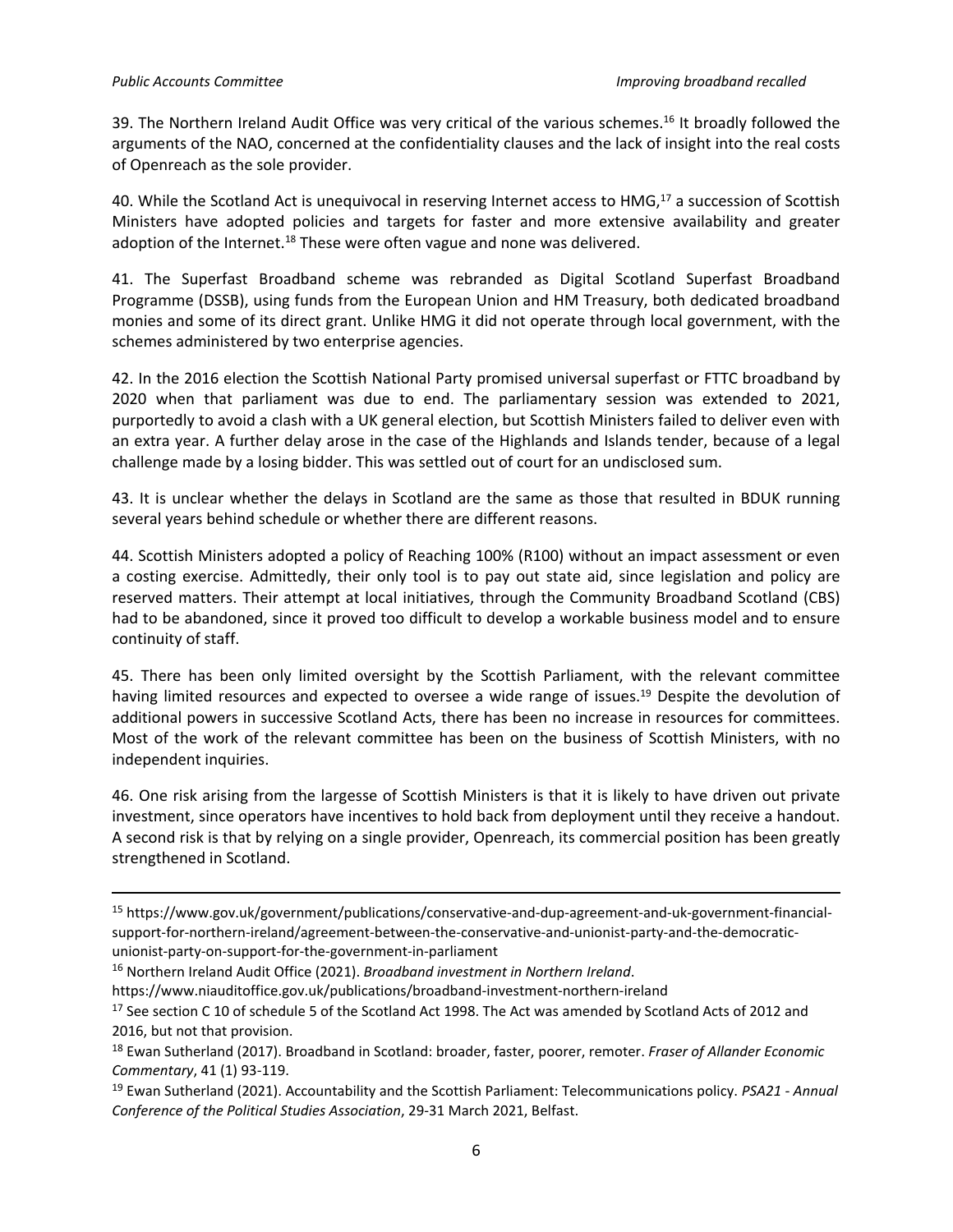47. The Welsh Government implemented the £425 million Superfast Cymru programme, part-funded through the European Regional Development Fund (ERDF), which helped address the weak productivity of the Welsh economy. The present scheme is Superfast Cymru Phase 3.<sup>20</sup>

48. To support the adoption of broadband, there is the Superfast Broadband Business Exploitation (SFBBE) project, which was funded by the EU and the Welsh Government.<sup>21,22</sup> This sought to assist small and medium-sized enterprises (SMEs) adopt new technologies and while there has been widespread adoption of basic services, there have been obstacles in the adoption of more advanced services, such as the Internet of Things (IoT). SFBBE was supported by the development of an annual Digital Maturity Survey of Welsh SMEs to help inform policymakers. While the availability of superfast and Gigabit broadband is clearly necessary it is not sufficient for SMEs, which need support and training in order to incorporate advanced technologies into their businesses. Such an approach would be worth encouraging elsewhere.

49. Coordination between HMG and the devolved administrations is supposedly conducted through the Joint Ministerial Committee (JMC). However, there has been remarkably little evidence of activity by the JMC on broadband. Instead, ministers appear to prefer bilateral negotiations, with some instances of ministers in devolved administrations making public complaints about their need for more funding.

50. Given the importance of these negotiations it is essential that there is a public record that can be examined by Parliament and by the devolved legislatures. That record is also essential to gather the lessons being learned from across the United Kingdom, for example, whether the involvement of local authorities is beneficial and whether support mechanisms are necessary for adoption of the latest technologies by SMEs.

51. There is surprisingly little documentation from HMG to explain why it devolved the provision of state aid for broadband and no analysis of its successes and failures.

## Conclusion

52. The complexities of achieving universal fibre to the home or even the somewhat broader Gigabitcapable broadband target were poorly understood by the politicians coining the phrases. Even today they do not have detailed plans, only money and a number of ideas, so that it is unclear when the targets might be delivered, particularly those premises beyond 85 per cent and the most especially the difficult last few per cent. It seems highly unlikely that the outstanding £3.8 billion will be sufficient to deliver the target.

53. The *de facto* if not *de jure* devolution of state aid funding for broadband deployment has created an oversight vacuum, with money being disbursed by a number of administrations but with very limited evidence of parliamentary oversight and none of inter-parliamentary coordination. The Thirty-Fifth Report, while purportedly about the United Kingdom, is really about England, raising questions about

<sup>20</sup> https://gov.wales/broadband-in-wales

<sup>21</sup> Alena Stern, Andrew Campbell, and Jean-Charles Zurawicki (2021). *Lessons from Superfast Cymru for broadband access in the United States*. Washington DC: Urban Institute.

<sup>&</sup>lt;sup>22</sup> Dylan Henderson, Max Munday and Annette Roberts (2021). The regional consequences of new digital infrastructure: can Welsh SMEs gain an edge from access and adoption of superfast broadband? *National Institute Economic Review* 255 (1) 42-55. doi:10.1017/nie.2020.48